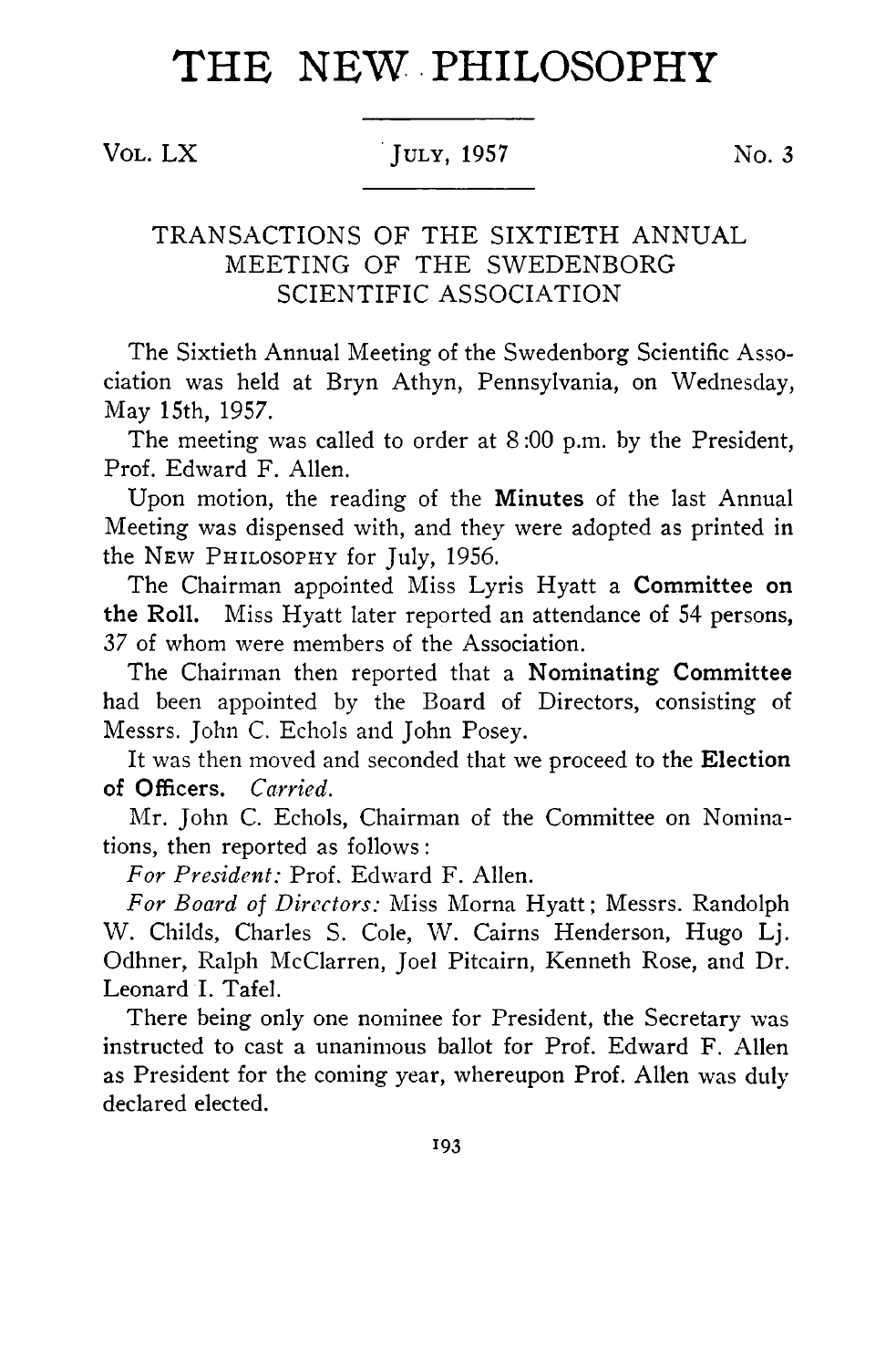There being no nominees for the Board of Directors other than those presented by Mr. Echols, the Secretary was instructed to cast a unanimous ballot for the above-named nominees, whereupon they were duly declared elected.

Mr. John C. Echols then moved, that the retiring Secretary, Mr. Wilfred Howard, be nominated for election to Honorary Membership of the Board of Directors.

The motion was seconded and carried unanimously.

The **Report of the Treasurer** was then called for and read by Miss Beryl G. Briscoe, who reported a balance in the General Account of \$1758.28, and in the Publication Account of \$658.91. In discussing the report Miss Briscoe pointed out that a discrepancy of \$157.71 existed in the amounts received from dues, subscriptions to the NEW PHILOSOPHY and contributions, and the cost of printing the NEW PHILOSOPHY plus the general expenses, making it necessary to withdraw the above sum from the Publication Fund.

The number of books sold during the year was 192, and our membership now stands at 272.

The **Report of the Editorial Board** of the **N ew P hilosophy** was then read by the Executive Editor. In addition to the formal report, Mr. Henderson discussed the difficulties that we now face in obtaining sufficient material to fill the journal, in view of the completion of Dr. Acton's work of translation which in the past occupied so many of its pages. New writers however had appeared in the last two years, and others are in prospect, but he was convinced that the situation called for a greater awareness, on the part of the members of the Association, of the need of contributing the fruits of their studies for publication, especially from our faculty members in the fields of science and philosophy, and also from our professionals in other fields.

Mr. George Schnarr then read a report from the Kitchener Chapter of the Association, and the Secretary read a report from the Toronto Chapter.

The **Report of the Board of Directors** was then read, and upon motion the above reports were accepted and ordered filed.

President Allen then presented the following **Memorial Resolution:**

During the past year one has passed from our midst into the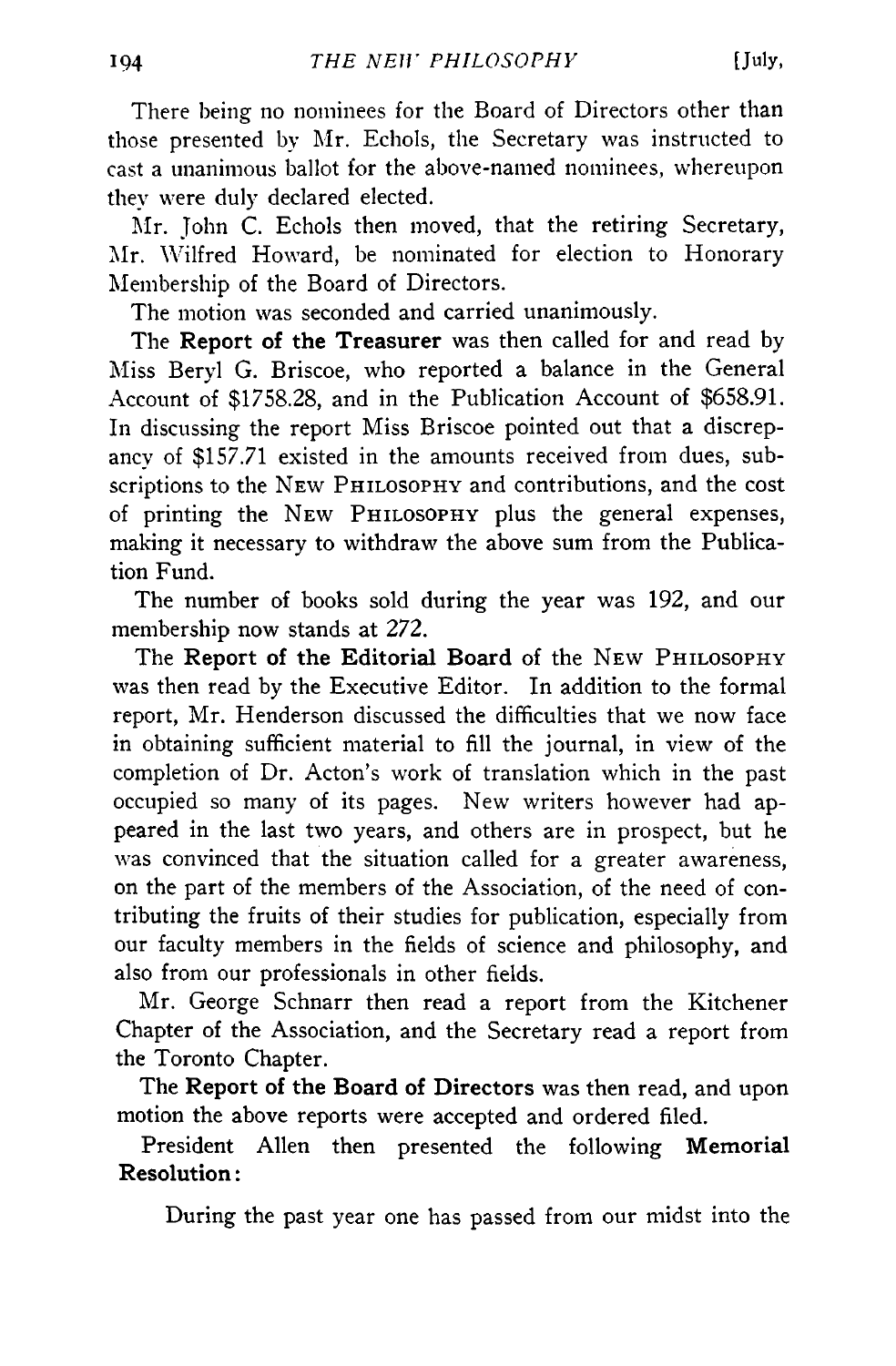spiritual world who had long been active in the uses of the Swedenborg Scientific Association.

Dr. Charles E. Doering began to contribute to the work of the Association during the first year of its existence, served for 34 years as its Treasurer, and also for several years as its Vice-President. He was the last living member of the five signers of the Charter of the Association granted by the Commonwealth of Pennsylvania in 1907.

Dr. Doering testified through word and deed to his faith in the philosophical principles in the works of Swedenborg, and also to his belief that the work of the Association is a necessity.

Those who worked with him feel keenly the loss of his presence, but the force that was behind his affirmation of what he believed to be true is still felt by them, and it will continue to influence the uses that are directed toward the preservation and teaching of that truth. Therefore be it

*Resolved:* that this Association record and spread upon its Minutes its appreciation of Dr. Doering's services in the interest of this Association, and also its keen sense of loss due to his death on February 1, 1957, in his **86**th year.

The Resolution was carried by a rising vote.

The President's Report was read by Prof. Allen, who reviewed the activities of the Association during the past year and discussed some of the problems that face us in the future, stressing in particular the need of encouraging and stimulating the younger minds of the present generation to support more actively the work and uses of the Association.

The President then invited Dr. Charles R. Pendleton to give the Annual Address, entitled "Swedenborg's Concept of Space." The address consisted largely of a digest of three papers previously given on The History of the Concept of Space, The Concept of Space and Swedenborg's Philosophic Works, and The Concept of Space and the Writings.

The paper was briefly discussed by Messrs. Joel Pitcairn and Hugo Lj. Odhner. Dr. Odhner questioned some interpretations made by Dr. Pendleton in regard to Tridimensionality and the Monads of Leibnitz.

The meeting then adjourned at 10:00 p.m.

**W ilfred H oward,** *Secretary*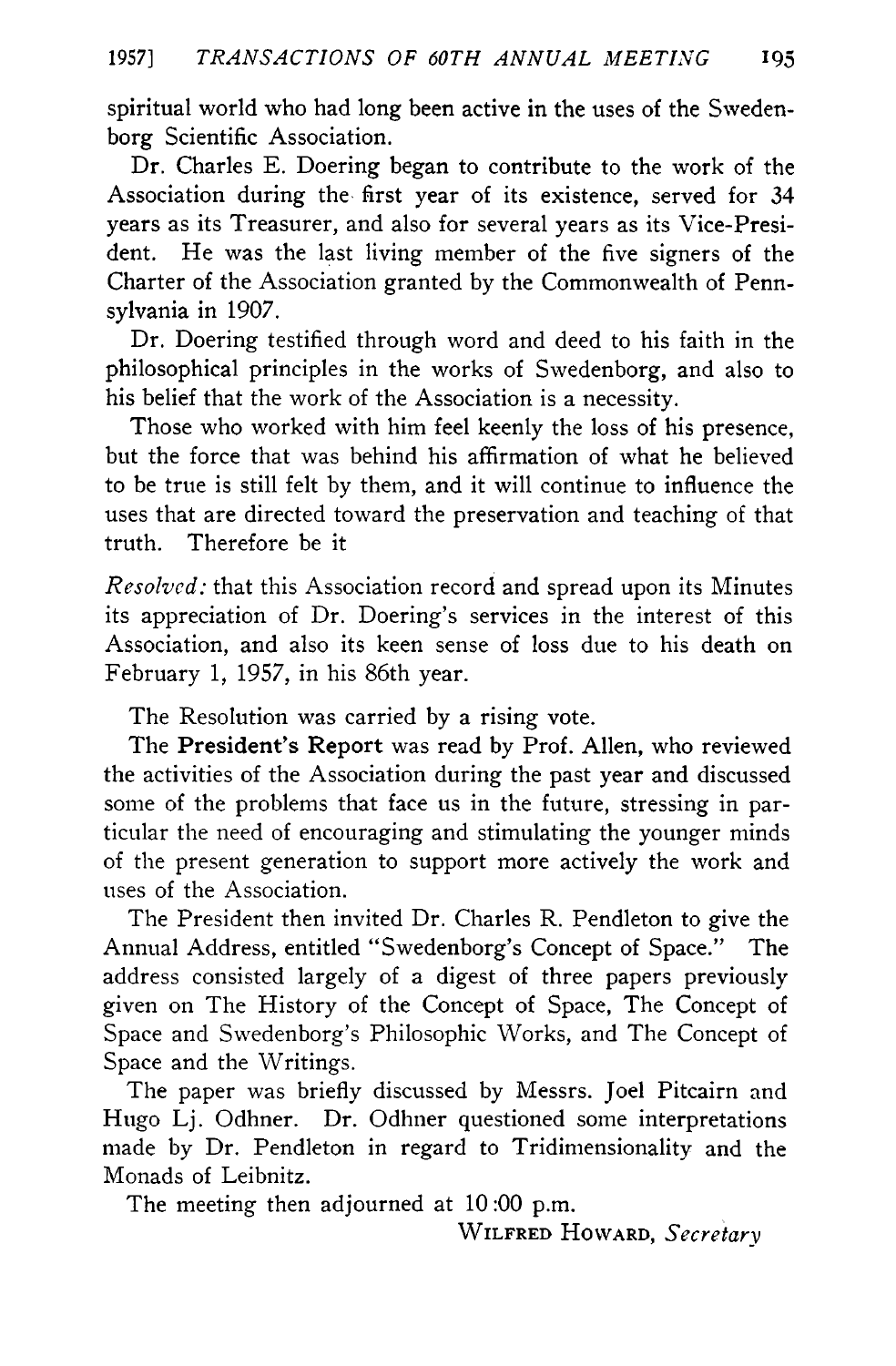# REPORT OF THE BOARD OF DIRECTORS 1956-1957

Since the last Annual Meeting of the Association, three meetings of the Board have been held on the following dates: May 23, 1956, February 24 and May 15, 1957.

Informal meetings have also been held by the President and members of the Editorial Board.

At the meeting of May 23, 1956, the following officers were elected:

*Vice-President:* Prof. Charles S. Cole.

*Executive Editor of the* **N ew Philosophy:** Rev. W . Cairns Henderson.

*Members of the Editorial Board:* Rev. Hugo Lj. Odhner, Prof. Edward F. Allen, Miss Morna Hyatt.

*Treasurer:* Miss Beryl G. Briscoe.

*Secretary:* Mr. Wilfred Howard.

At this meeting the President appointed a committee with power to act to arrange for meetings for the coming year in collaboration with the Civic and Social Club.

The arrangements for the Annual Meeting mainly occupied the attention of the Board at the February meeting.

At the meeting of May 15th, the Annual Reports of the President, Treasurer, and Editorial Board were presented and discussed and appropriate actions taken.

The question of ways and means of attracting new members to the Association was discussed at some length, together with the advisability of establishing at this time an associate membership.

President Allen presented a Memorial Resolution expressing our deep sense of loss at the recent passing to the spiritual world of Dr. Charles E. Doering.

Arrangements for the continuation of our joint meetings with the Civic and Social Club, together with other routine business, also occupied the attention of the Board.

Respectfully submitted,

**W ilfred H oward,** *Secretary*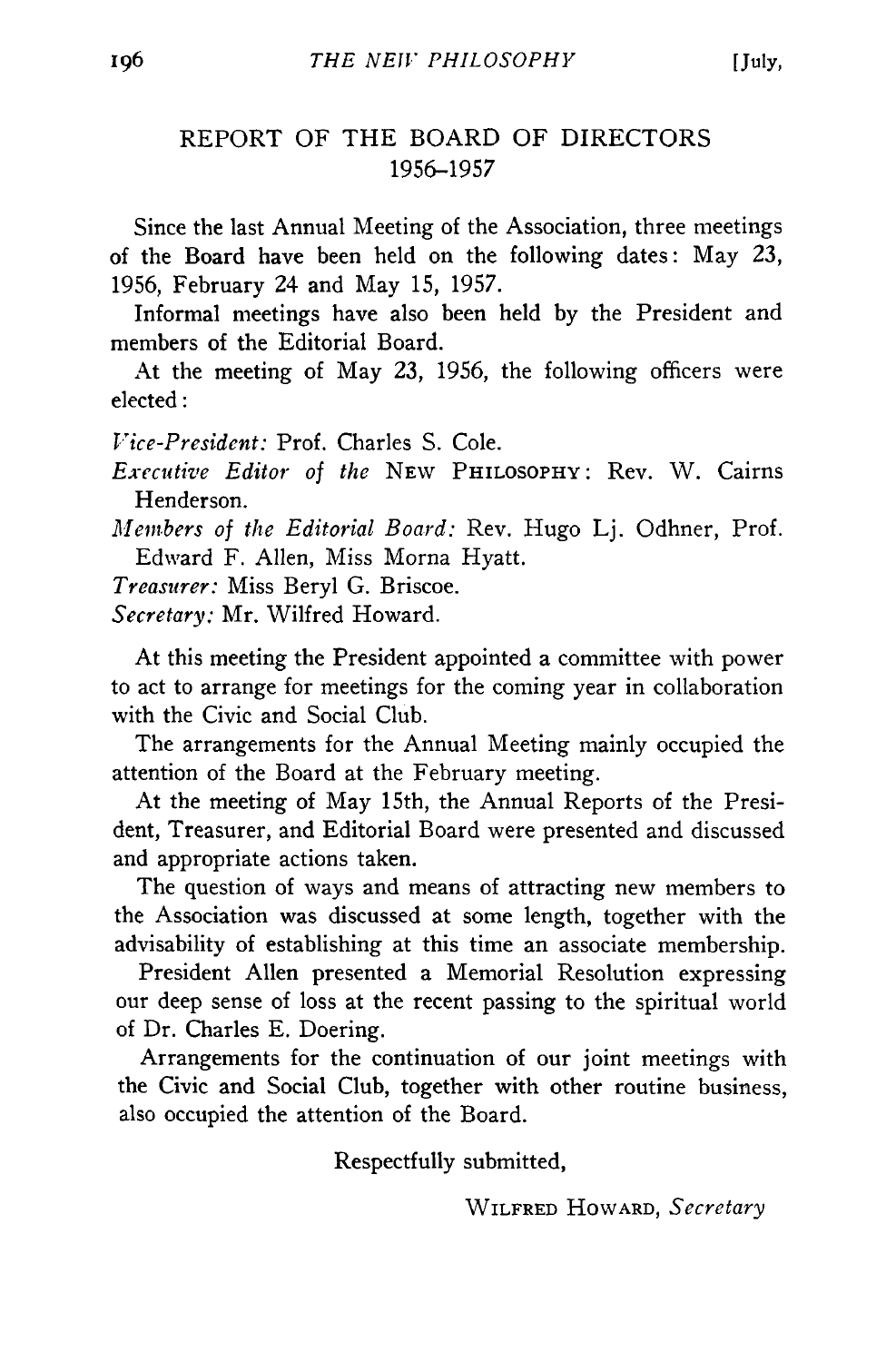### REPORT OF THE TREASURER

# FOR THE YEAR ENDING MAY 15, 1957

# **GENERAL ACCOUNT**

### Receipts

| Dues  \$744.09                           |  |
|------------------------------------------|--|
| Subscriptions to the NEW                 |  |
| PHILOSOPHY  45.88 \$789.97               |  |
| Contributions $100.10$                   |  |
| Cash held in General Account for         |  |
| Publication Fund  622.26 \$1512.33       |  |
|                                          |  |
| Balance, May 23, 1956  1293.33 \$2805.66 |  |

### Expenditures

| Printing and mailing 4 issues of the NEW PHI-                                            |      |  |
|------------------------------------------------------------------------------------------|------|--|
| LOSOPHY $\ldots \ldots \ldots \ldots \ldots \ldots \ldots \ldots \ldots \ldots$ \$932.80 |      |  |
|                                                                                          |      |  |
|                                                                                          |      |  |
|                                                                                          | 5.00 |  |
|                                                                                          |      |  |
|                                                                                          |      |  |

Balance in General Account: May 15, 1957 ........... \$1758.28

### PUBLICATION ACCOUNT

### Receipts

| Publications sold  \$643.37           |      |               |
|---------------------------------------|------|---------------|
| Tax receipts                          | 6.04 |               |
| Income from City of New York Cor-     |      |               |
| porate Stock  117.00                  |      |               |
| Interest (H. V. T.) Savings Account.  | 6.22 |               |
| Interest (H. V. Fed. Savings and Loan |      |               |
| Association)                          |      | 6.62 \$779.25 |
|                                       |      |               |

Balance in Publication Account, May 23, 1956 . 529.07 \$1308.32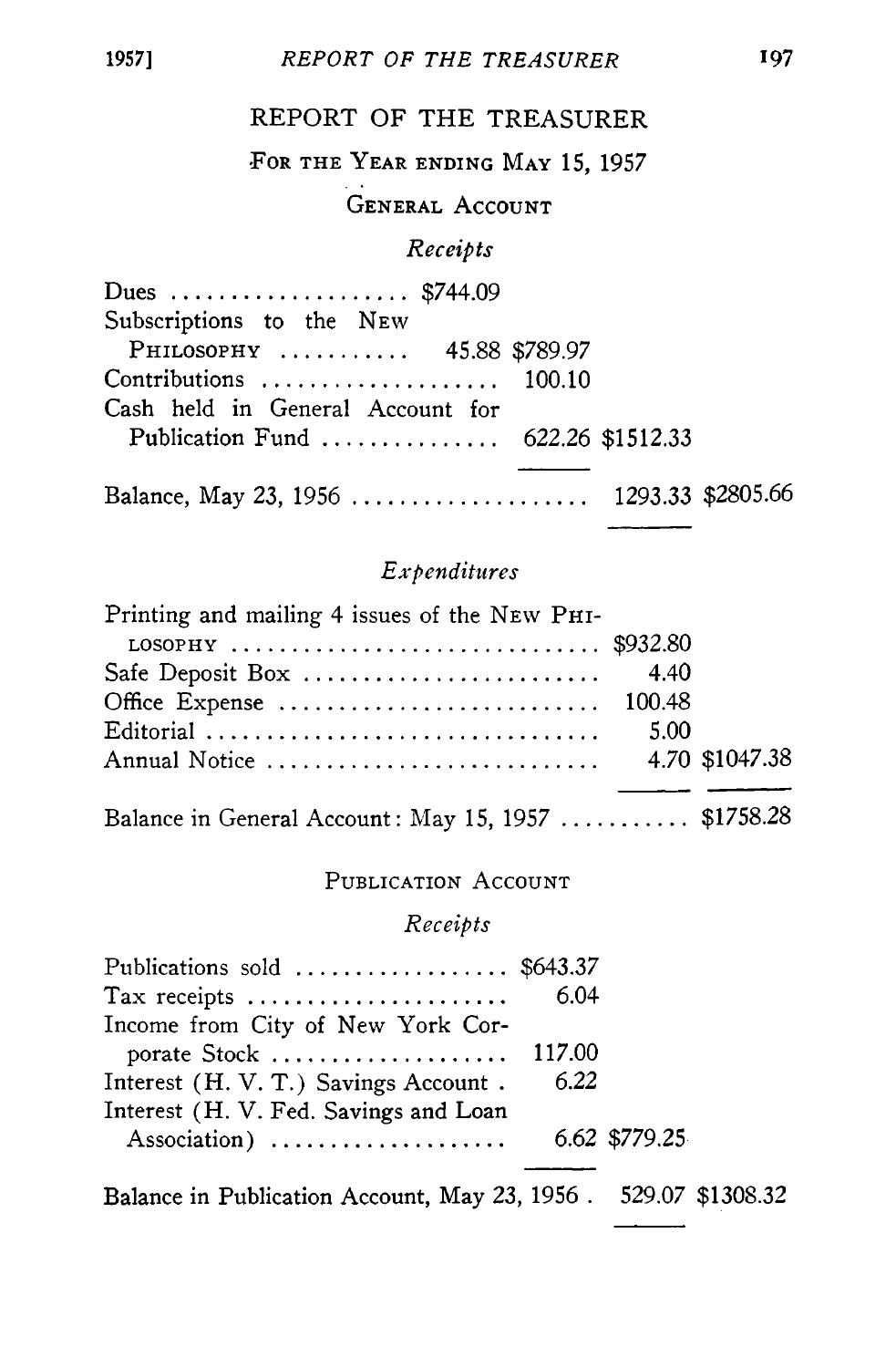# Expenditures

| State Tax  \$ 7.45                                      |  |  |
|---------------------------------------------------------|--|--|
| Expenses for mailing, wrapping, etc. $19.70$            |  |  |
| Balance on Publication receipts held in General         |  |  |
| Balance in Publication Account: May 15, 1957  \$ 658.91 |  |  |

### RECAPITULATION

| Balance in General Account  \$1758.28                          |  |
|----------------------------------------------------------------|--|
|                                                                |  |
| 8 sh. The City of New York Corporate Stock, 3 per cent 3900.00 |  |
| 1 U. S. Savings Bond, Series F, purchased June 2, 1945 740.00  |  |
|                                                                |  |

\$7057.19

## **BOOKS SOLD**

| The Cerebrum $\ldots \ldots \ldots \ldots \ldots \ldots \ldots \ldots \ldots \ldots \ldots$        |    | 3 sets   |
|----------------------------------------------------------------------------------------------------|----|----------|
|                                                                                                    |    | 3 copies |
| Economy of the Animal Kingdom, 2 volumes  21 sets                                                  |    |          |
| The Fibre $\dots\dots\dots\dots\dots\dots\dots\dots\dots\dots\dots\dots\dots\dots\dots$            |    | 5 copies |
| A Flying Machine                                                                                   | 3  | 66       |
|                                                                                                    | 9  | 66       |
| The Infinite $\ldots \ldots \ldots \ldots \ldots \ldots \ldots \ldots \ldots \ldots \ldots \ldots$ | -1 | 66       |
| Letters and Memorials of Emanuel Swedenborg, vol. 1.                                               | 19 | 66       |
| vol. 2. 37                                                                                         |    | 66       |
| Mechanical Inventions                                                                              | -5 | 66       |
| Motion of the Elements                                                                             | 3  | 44       |
| A New System of Reckoning                                                                          | 3  | "        |
|                                                                                                    | 9  | 66       |
|                                                                                                    |    | 66       |
| Principia-Latin facsimile                                                                          | 1  | 66       |
|                                                                                                    | 3  | "        |
|                                                                                                    |    | 66       |
|                                                                                                    |    | 66       |
| Retardation of the Earth                                                                           | 3  | 66       |
|                                                                                                    | 5  | 66       |
| Scientific and Philosophical Treatises, Parts I and II                                             |    | 4 sets   |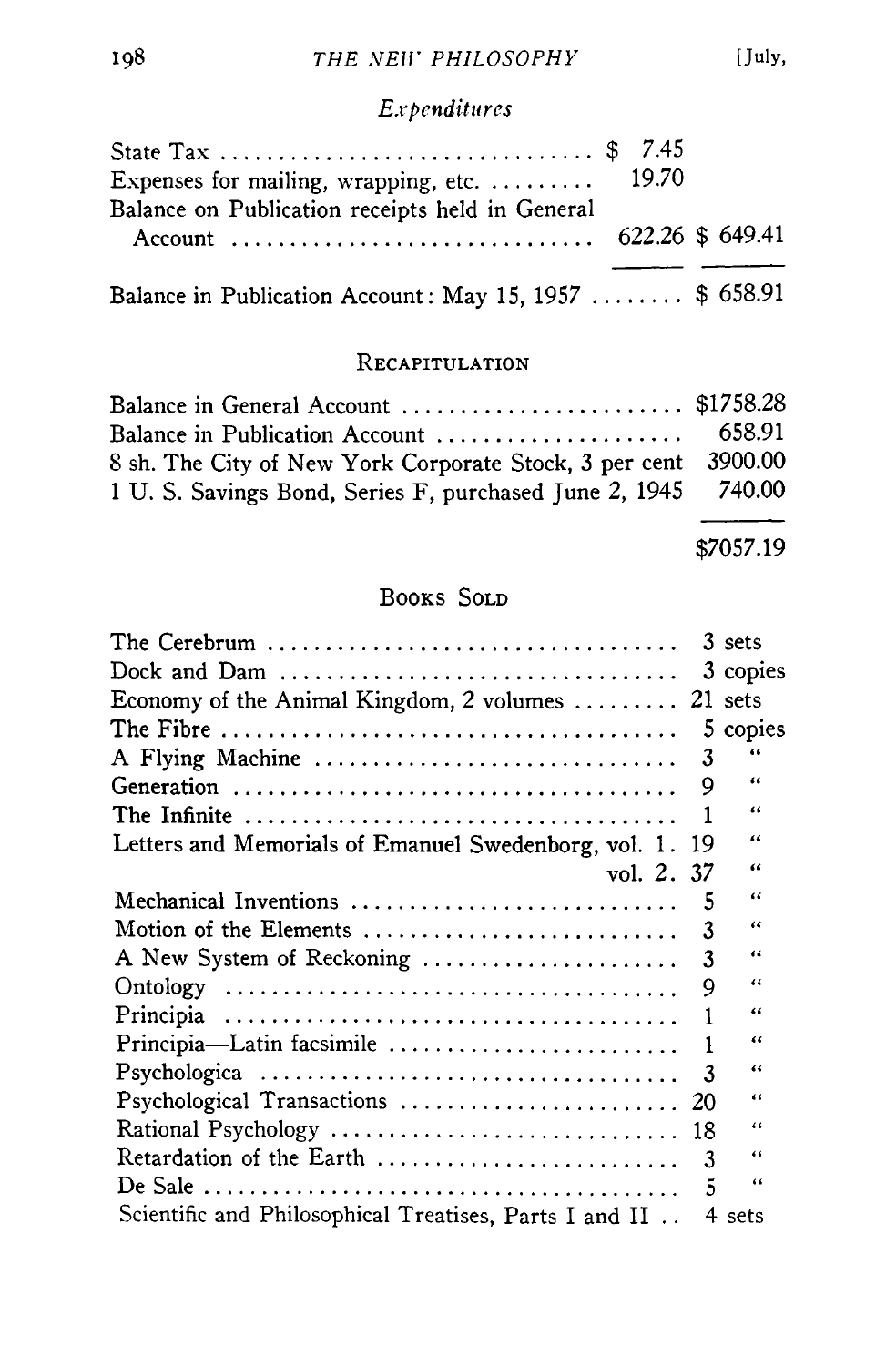|                                                   |     | 5 copies<br>$3^{\prime\prime}$ |
|---------------------------------------------------|-----|--------------------------------|
| Swedish Royal Academy Edition                     |     | 3 sets                         |
|                                                   |     | 5 copies                       |
|                                                   |     |                                |
|                                                   | 192 |                                |
| Catalogus Bibliothecae                            |     | 3 copies                       |
|                                                   |     | - 44                           |
|                                                   |     | $\ddot{\phantom{1}}$           |
| Swedenborg as a Physical Scientist (Dingle)  1    |     | 44                             |
| NEW PHILOSOPHY, 1953-1955 and 1950-1955 (= 36 is- |     |                                |
|                                                   |     |                                |
| NEW PHILOSOPHY, Back Issues  26 copies            |     |                                |
|                                                   |     |                                |
|                                                   | 228 |                                |

### MEMBERSHIP

| Membership reported May 23, 1956  272 |                  |
|---------------------------------------|------------------|
|                                       |                  |
|                                       |                  |
|                                       |                  |
|                                       |                  |
|                                       | 260              |
|                                       | $12 \frac{1}{2}$ |
|                                       |                  |
|                                       | 272.             |
| Respectfully submitted,               |                  |

B. G. BRISCOE, Treasurer

### REPORT OF THE EDITORIAL BOARD

Four issues of the NEW PHILOSOPHY have appeared since the last Annual Meeting of the Swedenborg Scientific Association-April, July and October, 1956, and January, 1957. The issue for April, 1957, was unavoidably delayed but is now in page proof and should be published shortly.

During the period under review we have had the pleasure of welcoming several new writers to the pages of the journal. The late appearance of nearly every issue is evidence, however, that the editorial board has not yet been able to overcome the difficulty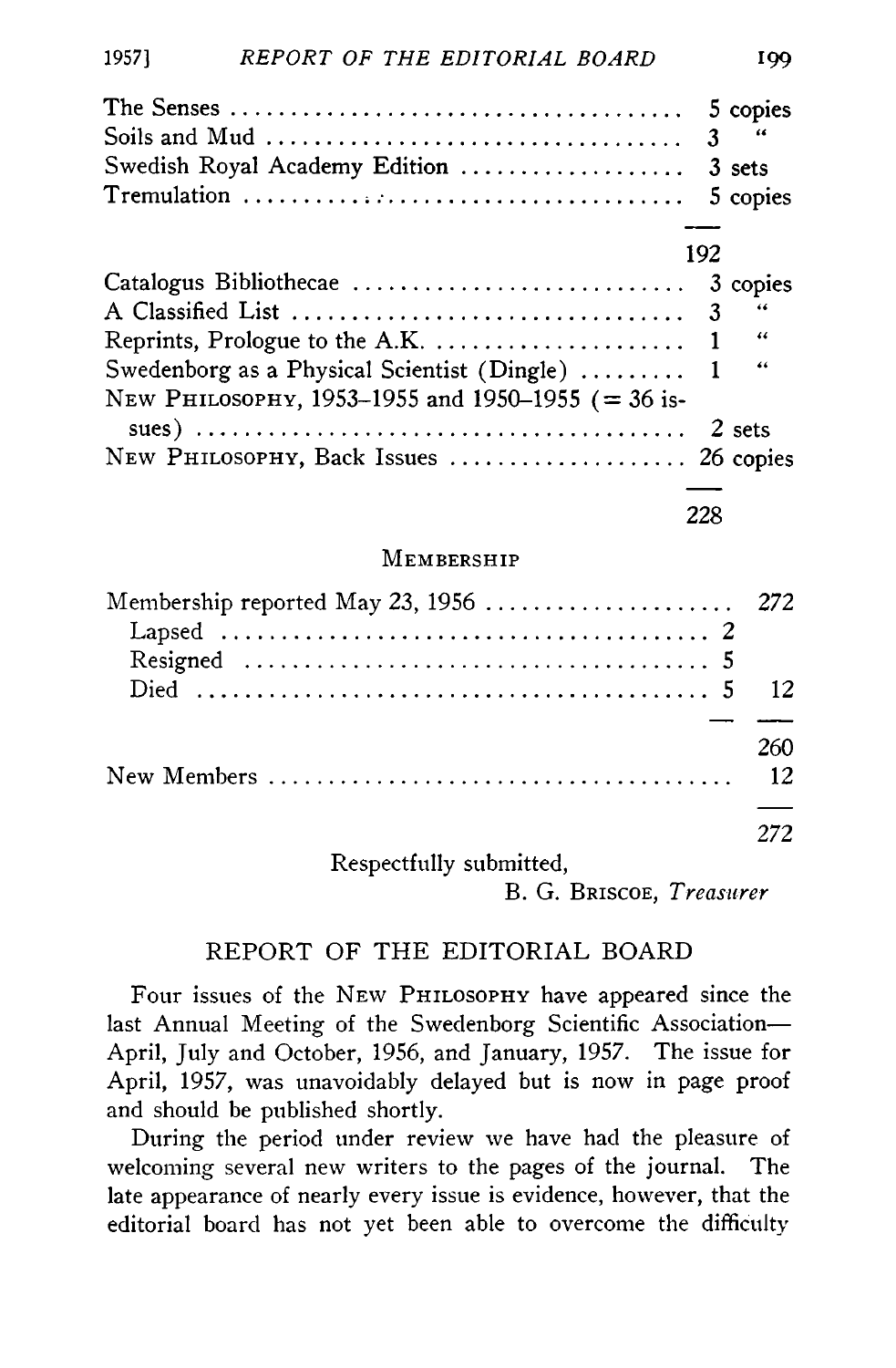dealt with in its last report, that of filling the pages with original articles. We are happy to announce that the next three issues will carry a series of articles by Dr. C. R. Pendleton which represent an extended consideration of the subject dealt with in the Annual Address.

The editorial board is still seeking ways to make the journal serve the uses of the Association more effectively and to enlarge the number of contributors. In announcing that new writers are in prospect, the board renews its invitation to members of the faculty of the Academy— especially those in the Departments of Philosophy and Science—to regard the NEW PHILOSOPHY as a publication outlet for their research studies, and to professional men to let our readers know about the problems they meet in relating Swedenborg's teachings with current findings in their fields.

Respectfully submitted,

W . **Cairns H enderson,** *Executive Editor*

### REPORT OF THE PRESIDENT

In addition to the detailed reports of the activities of the Association as given in the reports of its officers— the Secretary, Treasurer, and Editor-I have thought it useful to discuss briefly a more general aspect of the life of the Association.

These thoughts may have been prompted by the recent passing, within two years, of two of my old teachers, friends and coworkers —Dr. Acton and Dr. Doering. These thoughts may have been further stimulated by a recent conversation with our Secretary, Mr. Howard, about some early events in the Association. Dr. Acton was Editor of the NEW PHILOSOPHY for forty-five years, Dr. Doering was Treasurer for thirty-four years, Mr. Howard is completing his thirty-seventh year as Secretary. These are long terms of service. We are thankful to those who served so faithfully for so long. Not one word that is said is to be taken otherwise than as a support to this thanks. But it is not enough that *they* have served. The purposes of the Association are big ones and much requires to be done. And services well done by others can indeed be our own undoing, if we have grown to depend upon them— especially if we have grown accustomed to have the deeds to be done, done by others.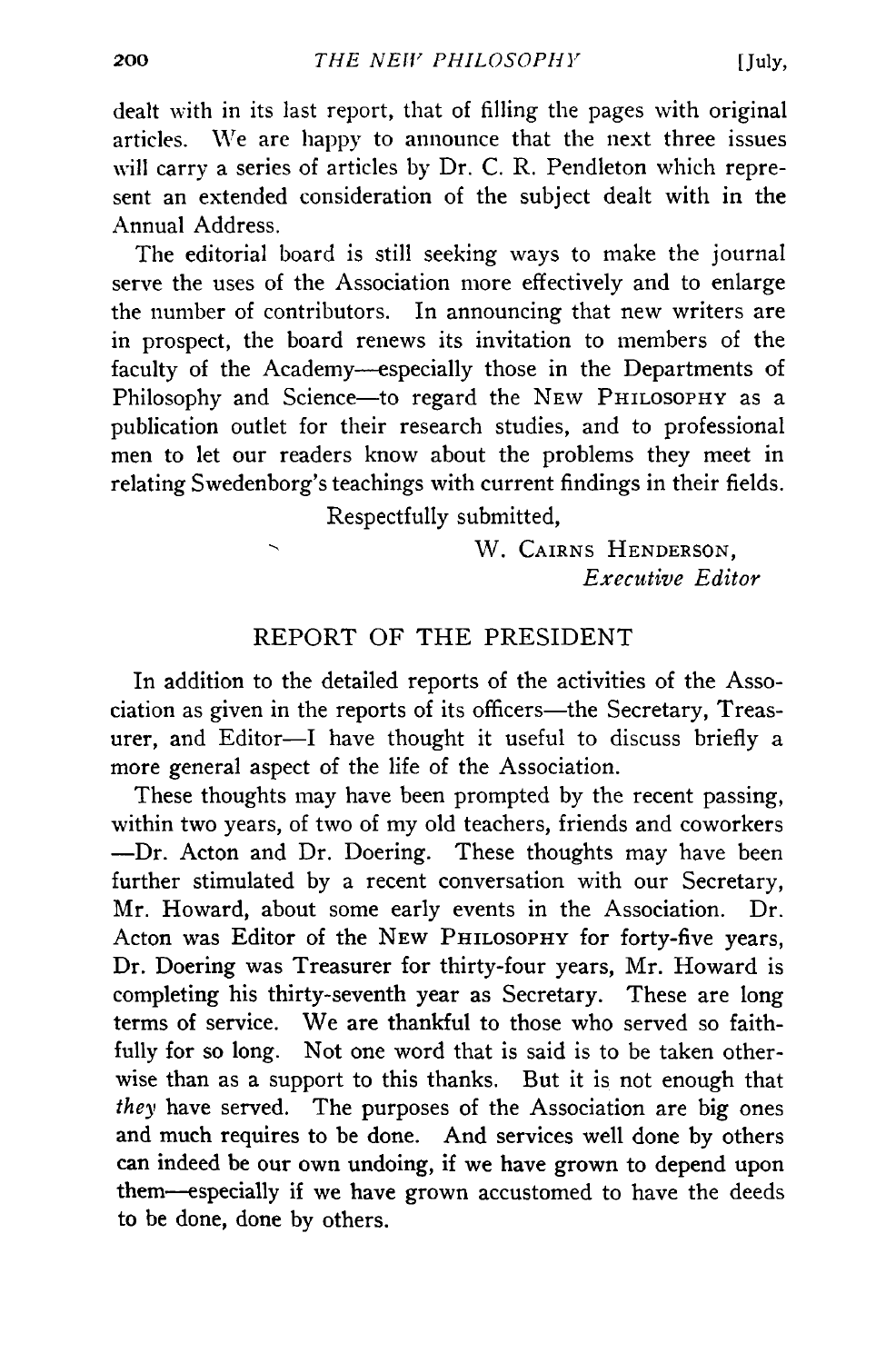There is a special danger to the continuance of uses when they are well done by a few for a long time. The felt need for the doing of these uses does not easily pass down to coming generations. The way of an institution becomes associated with the way things have been done for two generations or more. Other things in the world have developed along with what some people call progress. And young people who come along know only these new developments. And while they may have an affection for the older generation, it nevertheless *is* the older generation for them; and for them, the older generation belongs to the things of that generation.

And so I have thought we have a practical problem of bringing younger minds into the uses of the Association. It is the desire to have these younger minds apply themselves to the study of philosophy, and especially to the understanding and application of that philosophy which is given in the works of Emanuel Swedenborg.

Several suggestions have come to me that represent good and sincere ideas on improving the material wealth of the Association. I have no doubt, as I see buildings and many other signs of the availability of material things to the uses of church and school, that it would be rather easy for these ideas to materialize. And I know that there are those available whose ability and efficiency could implement this materialization, far better perhaps than the average person who is today trying to carry on the uses of the Association. But the question is, to what purpose would such materialization of resources be directed?

Our problem is more difficult. It involves the sowing in the minds of young potential scholars the desire to seek after truth, to investigate the means of acquiring truth; and while an Association can assert its objectives in this manner, whether or not it can succeed finally comes down to the individual initiative of people who are able to devote themselves to the search and investigations necessary.

I do not think that these views are those of one, as it could be said, who is "dragging his heels." I think it is rather the defining of a problem that is a hard one and a deep one; albeit *our application* to that problem does not seem to appear so big—especially in a generation in which almost everything that *is* done is done in a much bigger way than ever before.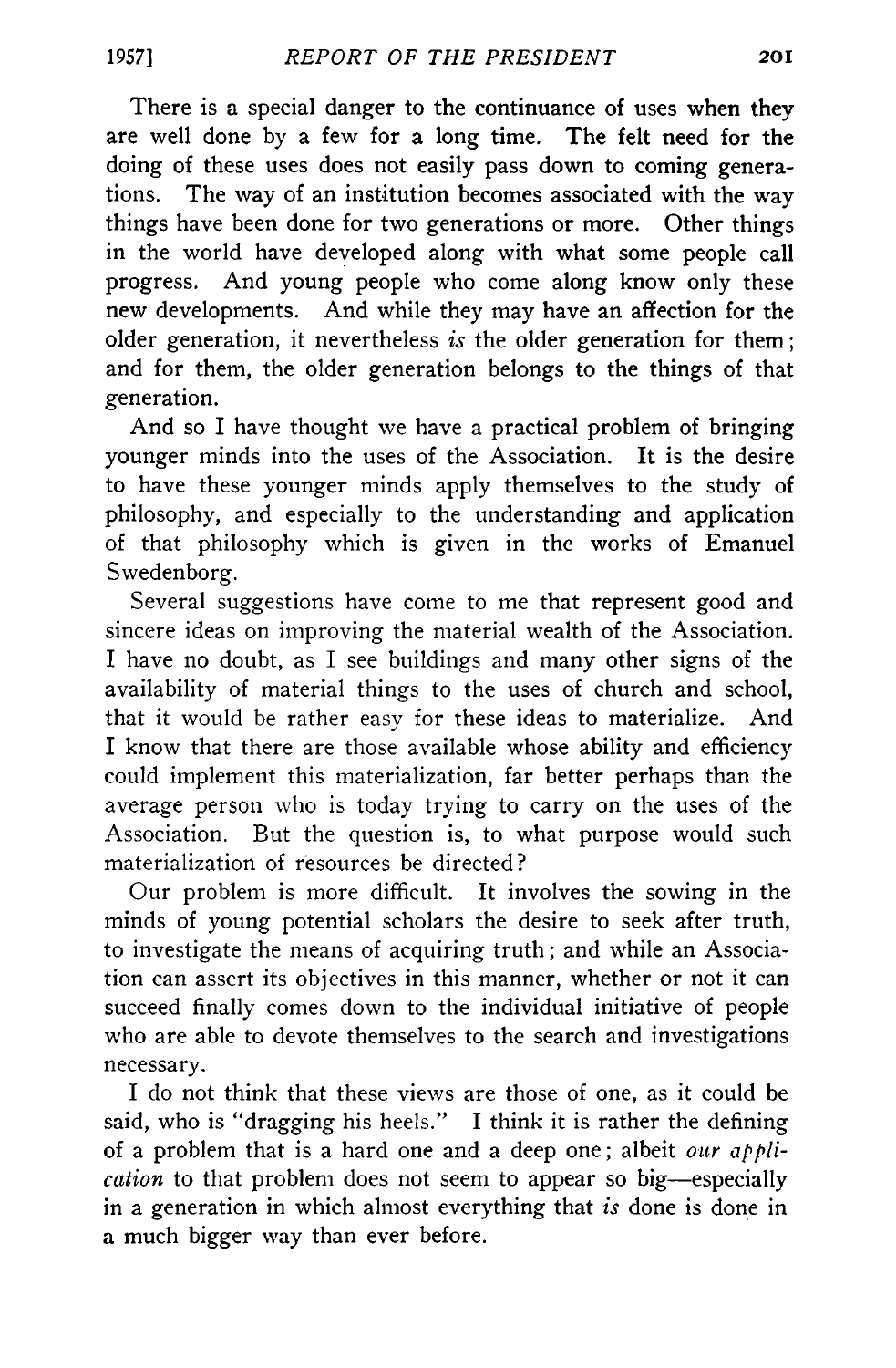I think we are making some progress in recent years. The New PHILOSOPHY is publishing papers by new writers—and people who are younger are showing an interest. Several potential contributors have given a continued consideration to their potentialities during the last year or so. It is hoped that soon the pages of our journal will reflect these considerations.

During the last year we have had an increased number of open meetings at which prepared lectures were given. Mr. Wilfred Howard and Mr. Kenneth Rose each delivered a lecture at the Civic and Social Club in Bryn Athyn. Dr. C. R. Pendleton delivered three special lectures at the Academy to the Faculty and others.

We are well ahead of plans as they are usually at this time for next year because Dr. William Whitehead has agreed to give two lectures at our evening meetings at the Civic and Social Club. These talks are entitled: "The Political Philosophy of Emanuel Swedenborg," and "Swedenborg and the Economic Life."

### REPORT OF THE KITCHENER PHILOSOPHY CLUB

Since our last report, there have been some changes in our Society— the Rev. Norman Reuter having accepted a call to Detroit, and the Rev. Geoffrey Childs now being our Pastor.

At our first meeting with our new Pastor, it was decided to have only one meeting a month instead of two. As a result of this, we had only seven meetings this year. The average attendance was six. We have twelve subscribers to the NEW PHILOSOPHY. We are now reading the first volume of the *Principia.*

The Philosophy Club suffered a great loss in the death of Dr. Robert W. Schnarr this year. His keen interest in Swedenborg's philosophy, and his generous sharing of his knowledge of the scientific works were a source of inspiration to the members of the Club.

George Schnarr, *Secretary*